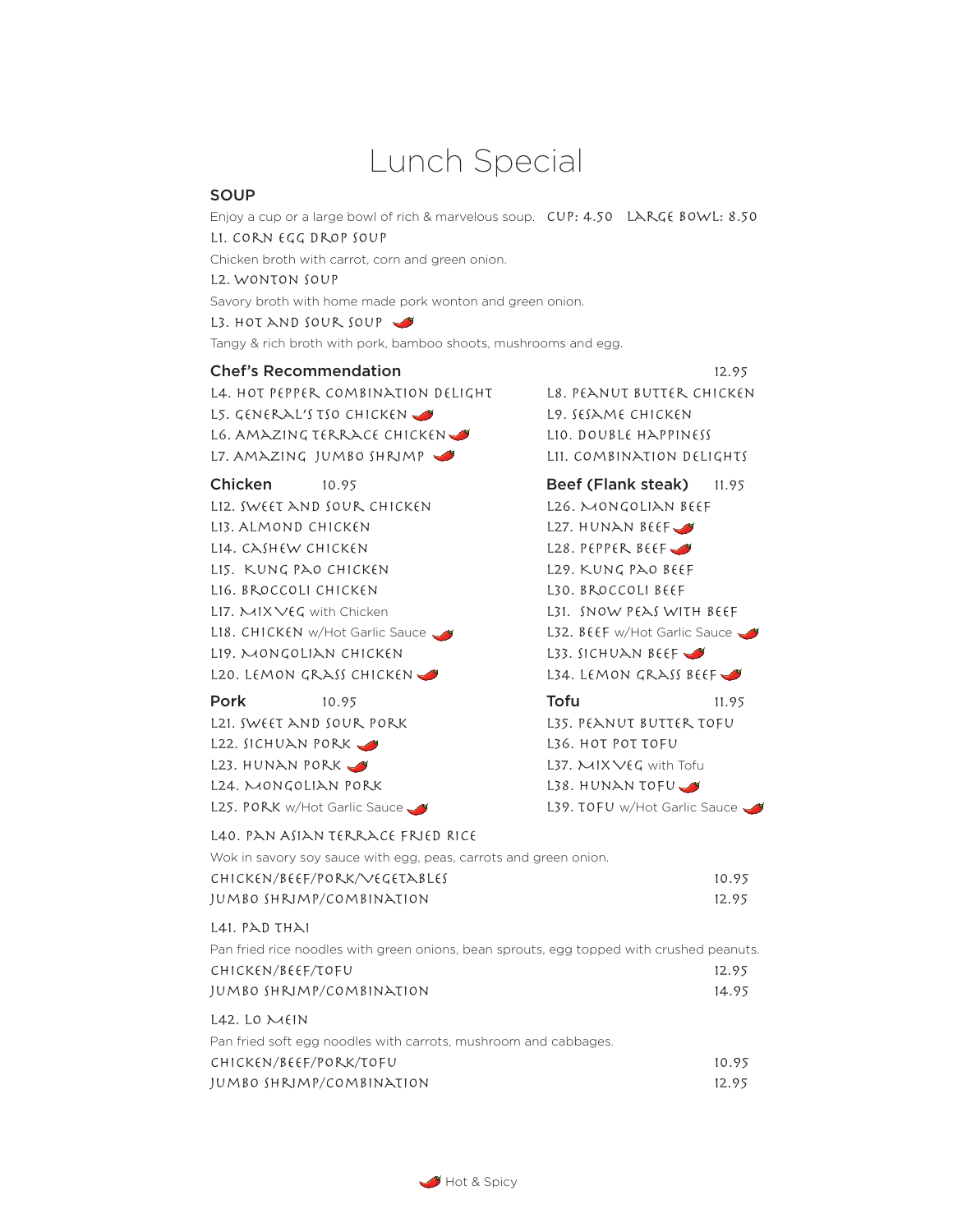# Noodle Soups

#### PHO NOODLES SOUP

Chef's home-made beef knuckle bone soup that cooks for 12 hrs with ginger, onion and herbs served with lime, bean sprouts, basil and jalapeno. (EXTREMELY HEALTHY)

| L43. PHO SEAFOOD (shrimp, calamari, mussel, imitation crab meat, scallop) 17.95 |       |
|---------------------------------------------------------------------------------|-------|
| L44. PHO SPECIAL COMBO (Rare beef, brisket, meat ball, tripe)                   | 14.95 |
| L45. PHO RARE BEEF AND BRISKET (Pho tai'nam)                                    | 14.95 |
| L46. PHO RARE BEEF AND MEATBALLS (Pho tai' bo' vien)                            | 14.95 |
| L47. PHO BEEF BRISKET (Pho nam)                                                 | 12.95 |
| $L48.$ PHO RARE BEEF (Pho tai)                                                  | 12.95 |
| L49. PHO BEEF MEAT BALLS (pho bo' vien)                                         | 13.95 |
| L50. PHO CHICKEN (Pho ga')                                                      | 12.95 |
| L51. $PHOVEGETABLES$ with Tofu (Pho rau cai)                                    | 13.95 |
| L52. HUE HOT SOUP (Bun bo Hue)                                                  | 14.95 |

### Hu Tieu\_ Clear Noodle

Chef home-made chicken broth with ginger, onion served with bean spouts, line cilantro and jalapeno. L53. CLEAR NOODLES with B.B.Q Pork & Jumbo Shrimp (hu tieu tom thit) 14.95

| <b>L54. CLEAR NOODLES</b> with meat ball (hu tieu bo`vien)                                        | 13.95 |
|---------------------------------------------------------------------------------------------------|-------|
| <b>L55. CL<math>\epsilon</math>AR, NOODL<math>\epsilon</math>S</b> with seafood (hu tieu do bien) | 17.95 |

## Mi`\_ Eggnoodle Soup

| $LS6. EGG NOODLES$ with B.B.Q Pork & Jumbo Shrimp (mi) tom thit)               | 14.95 |
|--------------------------------------------------------------------------------|-------|
| <b>L57. <math>\epsilon</math>GG NOODLES</b> with beef meat ball (mi) bo' vien) | 13.95 |
| $LS8.$ $EGG$ NOODLES WITH SEAFOOD (mi) do bien)                                | 17.95 |

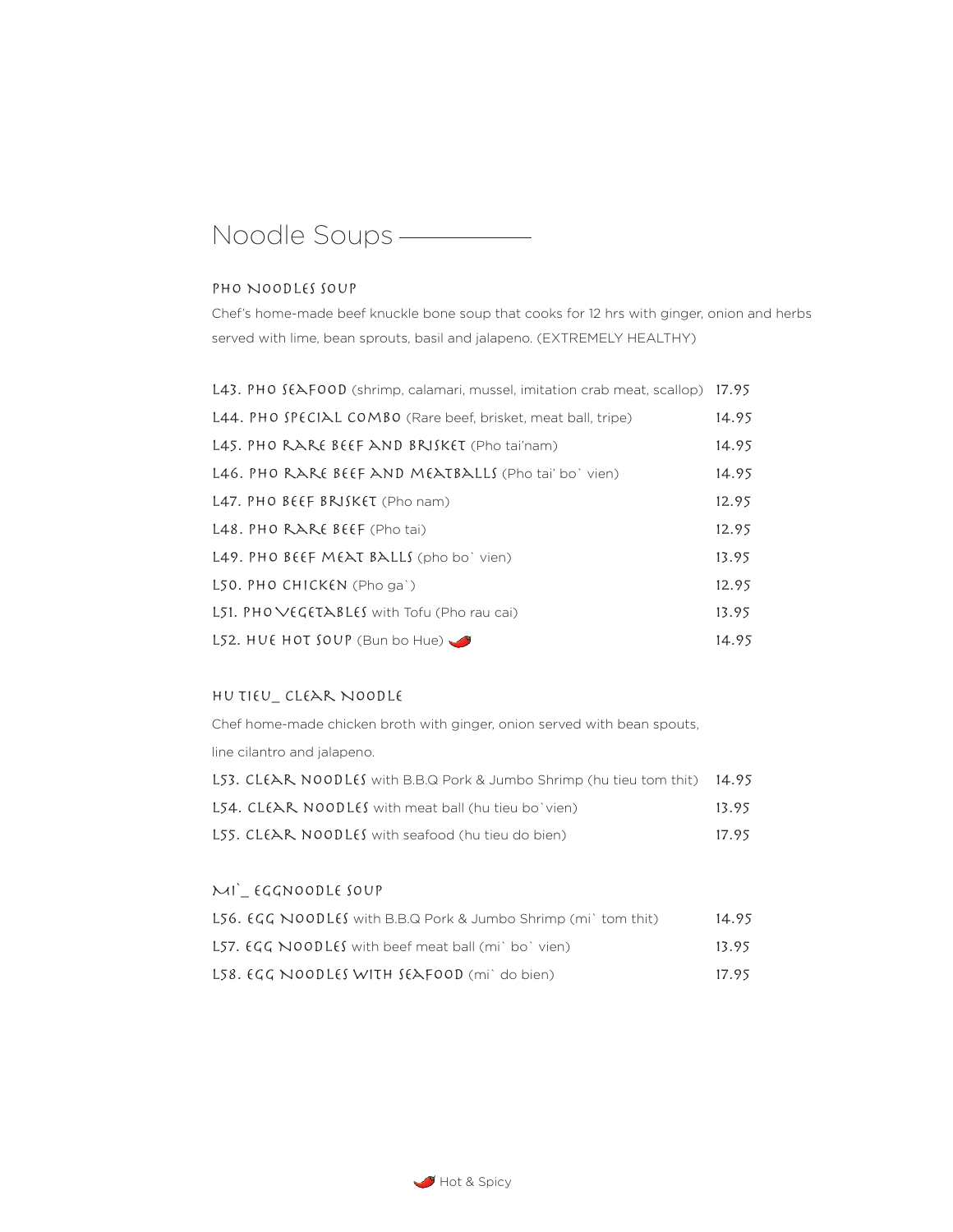# Noodle Soups - The Moodle Soups - The Moodle Soups - The Moodle Soup of The Moodle Soup of The Moodle Soup of The Moodle Soup of The Moodle Soup of The Moodle Soup of The Moodle Soup of The Moodle Soup of The Moodle Soup o

### Bun' thit nuong \_ Vermicelli noodle

Vermicelli bowls with bean spouts, lettuce, cucumber and pickled carrot & daikon herbs roasted peanuts served with home-made savory sauce.

| L59. VERMICELLI B.B.Q PORK & EGG ROLL (bun thit nuong cha gio) | 13.95 |
|----------------------------------------------------------------|-------|
| $L60. VERMICELL1$ with shrimp (bun thit nuong)                 | 14.95 |
| $L61. VERMICELLI$ with beef (bun' bo` xao)                     | 13.95 |
| L62. VERMICELLI with chicken (bun' ga nuong)                   | 12.95 |
| $L63. VERMICELLI B.B.Q PORK$ (bun thit nuong)                  | 12.95 |

### Com Dia \_ Rice Plate

| Rice Plate garnished with tomatoes and cucumber.      |       |
|-------------------------------------------------------|-------|
| L64. GRILLED B.B.Q PORK with pan cake (Com xuong cha) | 14.95 |
| L65. GRILLED CHICKEN with egg (Com ga nuong)          | 14.95 |
| L66. GRILLED SHRIMP with egg (Com tom nuong)          | 17.95 |
| L67. FIVE SPICES CHICKEN with egg (Com ga nuong)      | 14.95 |

### Kho to \_ Clay pot

Try our traditional clay pot cooking that give a typical aroma.

| $L68.$ CATFISH CLAY POT (Ca' kho to)        | 16.95 |
|---------------------------------------------|-------|
| L69. COMBO CLAY POT (shrimp, beef, chicken) | 16.95 |
| L70. SHRIMP CLAY POT (tom kho to)           | 17.95 |
| $L71.$ $BEF CLAY POT (bo)$ kho to)          | 15.95 |
| L72. CHICKEN CLAY POT (ga kho to)           | 14.95 |

### Bun' Cari \_ Vermicelli Curry Soup

| Yellow curry with coconut milk, onion, carrots, green peppers. |       |
|----------------------------------------------------------------|-------|
| (Choice of rice or vermicelli)                                 |       |
| L73. $f(\text{APOOD CURRY (cari do bien})$                     | 17.95 |
| L74. COMBO CURRY (shrimp, beef, chicken)                       | 17.95 |
| L75. $SHNMP$ CURRY (cari tom)                                  | 17.95 |
| L76. BEEF CURRY (cari bo')                                     | 15.95 |
| L77. CHICKEN CURRY (cari ga`)                                  | 14.95 |
| L78. VEGETABLE TOFU CURRY                                      | 14.95 |